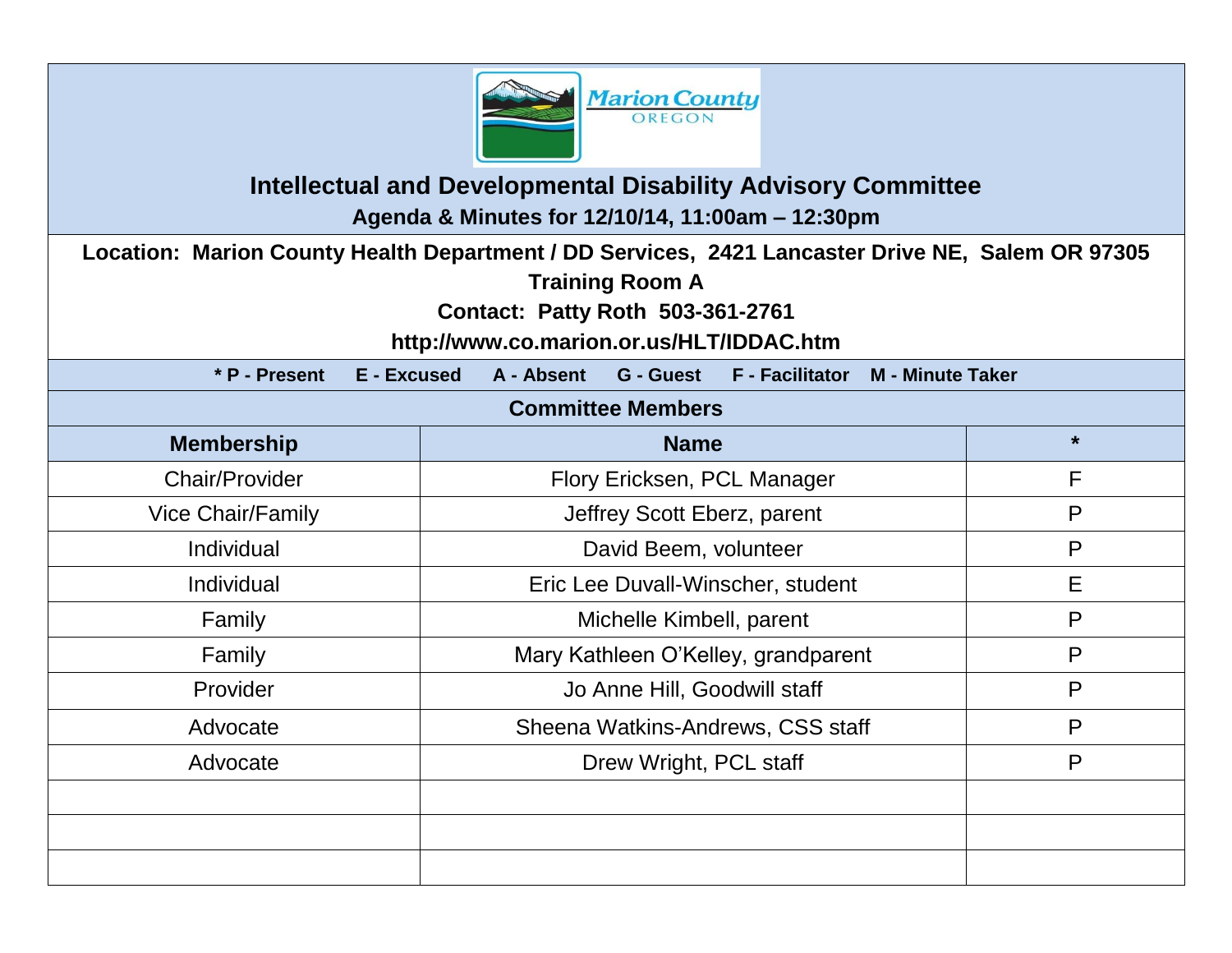

# **Intellectual and Developmental Disability Advisory Committee**

**Agenda & Minutes for December 10, 2014**

| <b>Participants</b> |             |                                               |             |                        |                         |         |
|---------------------|-------------|-----------------------------------------------|-------------|------------------------|-------------------------|---------|
| * P - Present       | E - Excused | A - Absent                                    | G - Guest   | <b>F</b> - Facilitator | <b>M</b> - Minute Taker |         |
| <b>Membership</b>   |             |                                               | <b>Name</b> |                        |                         | $\star$ |
| <b>Health Dept</b>  |             | <b>Cary Moller, Division Director</b>         |             | $\mathsf{P}$           |                         |         |
| <b>CDDP</b>         |             | $\mathsf{P}$<br>Dawn Alisa Sadler, Supervisor |             |                        |                         |         |
| <b>CDDP</b>         |             | E<br>Dana Van Haverbeke, Supervisor           |             |                        |                         |         |
| CDDP/Region 3       |             | $\mathsf{P}$<br>Kim Dullmeyer, Supervisor     |             |                        |                         |         |
| <b>CDDP</b>         |             | Patty Roth, DD Specialist 2<br>M              |             |                        |                         |         |
| <b>CDDP</b>         |             | P<br>Karin Barker, DD Specialist 2            |             |                        |                         |         |
|                     |             |                                               |             |                        |                         |         |
|                     |             |                                               |             |                        |                         |         |
|                     |             |                                               |             |                        |                         |         |
|                     |             |                                               |             |                        |                         |         |
|                     |             |                                               |             |                        |                         |         |
|                     |             |                                               |             |                        |                         |         |
|                     |             |                                               |             |                        |                         |         |
|                     |             |                                               |             |                        |                         |         |
|                     |             |                                               |             |                        |                         |         |
|                     |             |                                               |             |                        |                         |         |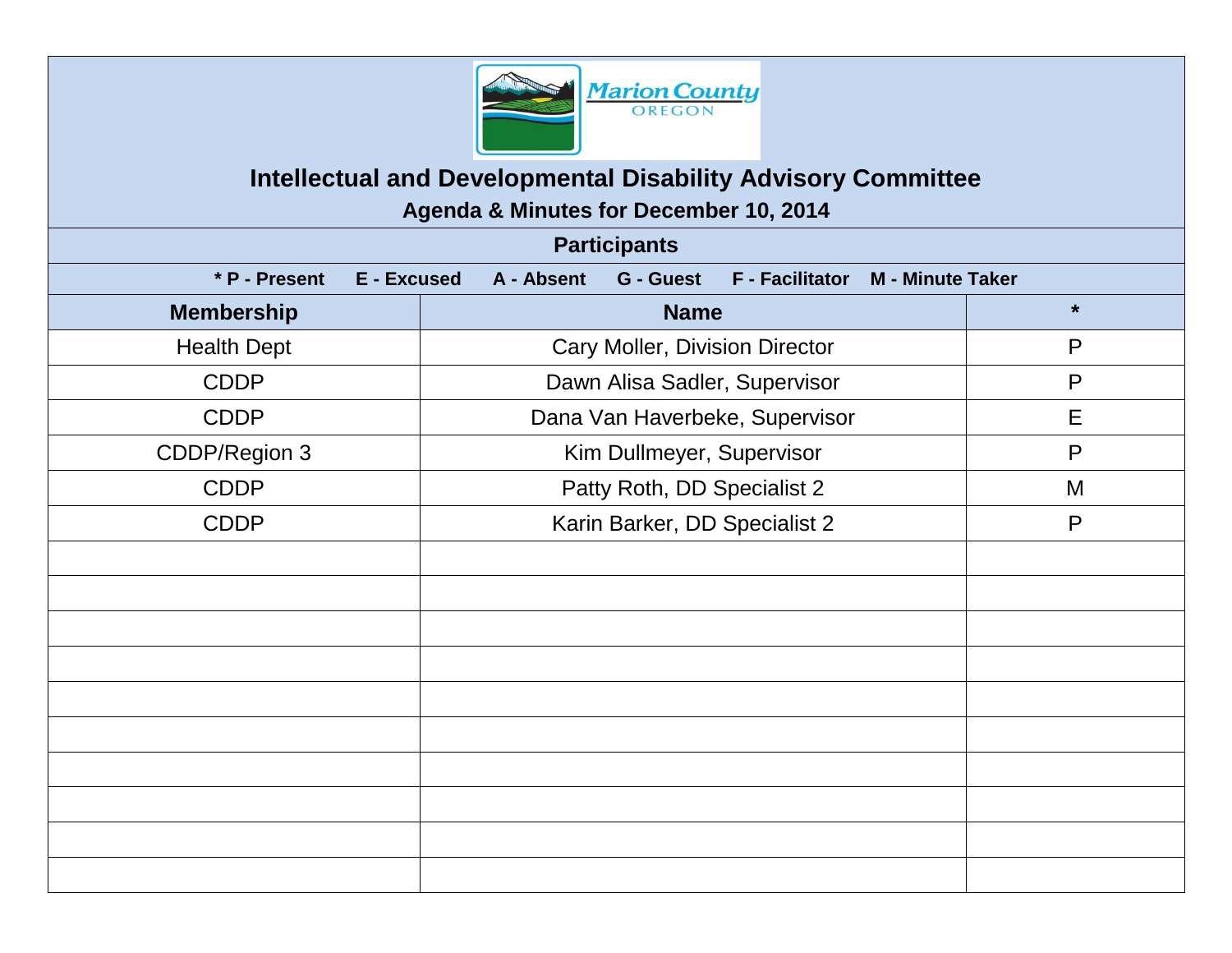| <b>IDDAC minutes for 12/10/15</b>                                                                                                                                                                                                                                                                                                                                                                                                                                                                                                                                                                                                                                                                                                                                                                                                                                                                       |                                                               |                              |  |  |  |
|---------------------------------------------------------------------------------------------------------------------------------------------------------------------------------------------------------------------------------------------------------------------------------------------------------------------------------------------------------------------------------------------------------------------------------------------------------------------------------------------------------------------------------------------------------------------------------------------------------------------------------------------------------------------------------------------------------------------------------------------------------------------------------------------------------------------------------------------------------------------------------------------------------|---------------------------------------------------------------|------------------------------|--|--|--|
| #                                                                                                                                                                                                                                                                                                                                                                                                                                                                                                                                                                                                                                                                                                                                                                                                                                                                                                       | <b>Agenda Item</b>                                            | <b>Lead Person</b>           |  |  |  |
| 1                                                                                                                                                                                                                                                                                                                                                                                                                                                                                                                                                                                                                                                                                                                                                                                                                                                                                                       | <b>Welcome and Introductions</b>                              | <b>Flory Ericksen, Chair</b> |  |  |  |
|                                                                                                                                                                                                                                                                                                                                                                                                                                                                                                                                                                                                                                                                                                                                                                                                                                                                                                         | Item Description » Welcome / Introductions / Purpose of IDDAC |                              |  |  |  |
| Welcome Committee members and participants. Introduce Committee members, Marion County Community<br>Developmental Disability Program (CDDP) staff, and other participants. The purpose of the Committee and the<br>intended positive outcomes for the Committee's work will be briefly reviewed.                                                                                                                                                                                                                                                                                                                                                                                                                                                                                                                                                                                                        |                                                               |                              |  |  |  |
|                                                                                                                                                                                                                                                                                                                                                                                                                                                                                                                                                                                                                                                                                                                                                                                                                                                                                                         | <b>Item Minutes »</b>                                         |                              |  |  |  |
| Introductions were made. Dana Van Haverbeke & Eric Lee Duvall-Winscher were absent.<br>Flory Ericksen volunteered to chair the committee for first six months, and then the committee will elect<br>$\bullet$<br>leadership. Jeffrey Scott Eberz volunteered to serve as temporary vice-chair.<br>Proposal that each meeting will feature a main topic for education and discussion. This may lead to creating a<br>$\bullet$<br>recommendation to the program for how to share information with the public and the individuals who are<br>directly impacted as well as ensuring committee members have a working understanding of the IDD system<br>and resources in Oregon.<br>Vacant committee seats – 2 for individual/family member and 1 for a provider. There is one pending<br>$\bullet$<br>application and suggestion that any interested applicants should be encouraged to attend a meeting. |                                                               |                              |  |  |  |
| 2 <sup>1</sup>                                                                                                                                                                                                                                                                                                                                                                                                                                                                                                                                                                                                                                                                                                                                                                                                                                                                                          | <b>Announcements and Updates</b>                              | <b>Flory Ericksen, Chair</b> |  |  |  |
| <b>Item Description</b> » Future meeting frequency and schedule                                                                                                                                                                                                                                                                                                                                                                                                                                                                                                                                                                                                                                                                                                                                                                                                                                         |                                                               |                              |  |  |  |
| <b>Item Minutes »</b>                                                                                                                                                                                                                                                                                                                                                                                                                                                                                                                                                                                                                                                                                                                                                                                                                                                                                   |                                                               |                              |  |  |  |
| Group discussion led to agreement that we would meet monthly (no meetings July & August) on the second<br>Wednesday each month, 11am to 12:30. Needed to determine what space is available - 2015 meetings have been<br>scheduled for the Marion County IDD office at 2421 Lancaster Dr NE, Training Room A.                                                                                                                                                                                                                                                                                                                                                                                                                                                                                                                                                                                            |                                                               |                              |  |  |  |
|                                                                                                                                                                                                                                                                                                                                                                                                                                                                                                                                                                                                                                                                                                                                                                                                                                                                                                         |                                                               |                              |  |  |  |
| $\mathbf{3}$                                                                                                                                                                                                                                                                                                                                                                                                                                                                                                                                                                                                                                                                                                                                                                                                                                                                                            | <b>Main Topic Presentation</b>                                |                              |  |  |  |
| Item Description » Overview of State K Plan, Quality Improvement Changes and the Governor's Executive Order.                                                                                                                                                                                                                                                                                                                                                                                                                                                                                                                                                                                                                                                                                                                                                                                            |                                                               |                              |  |  |  |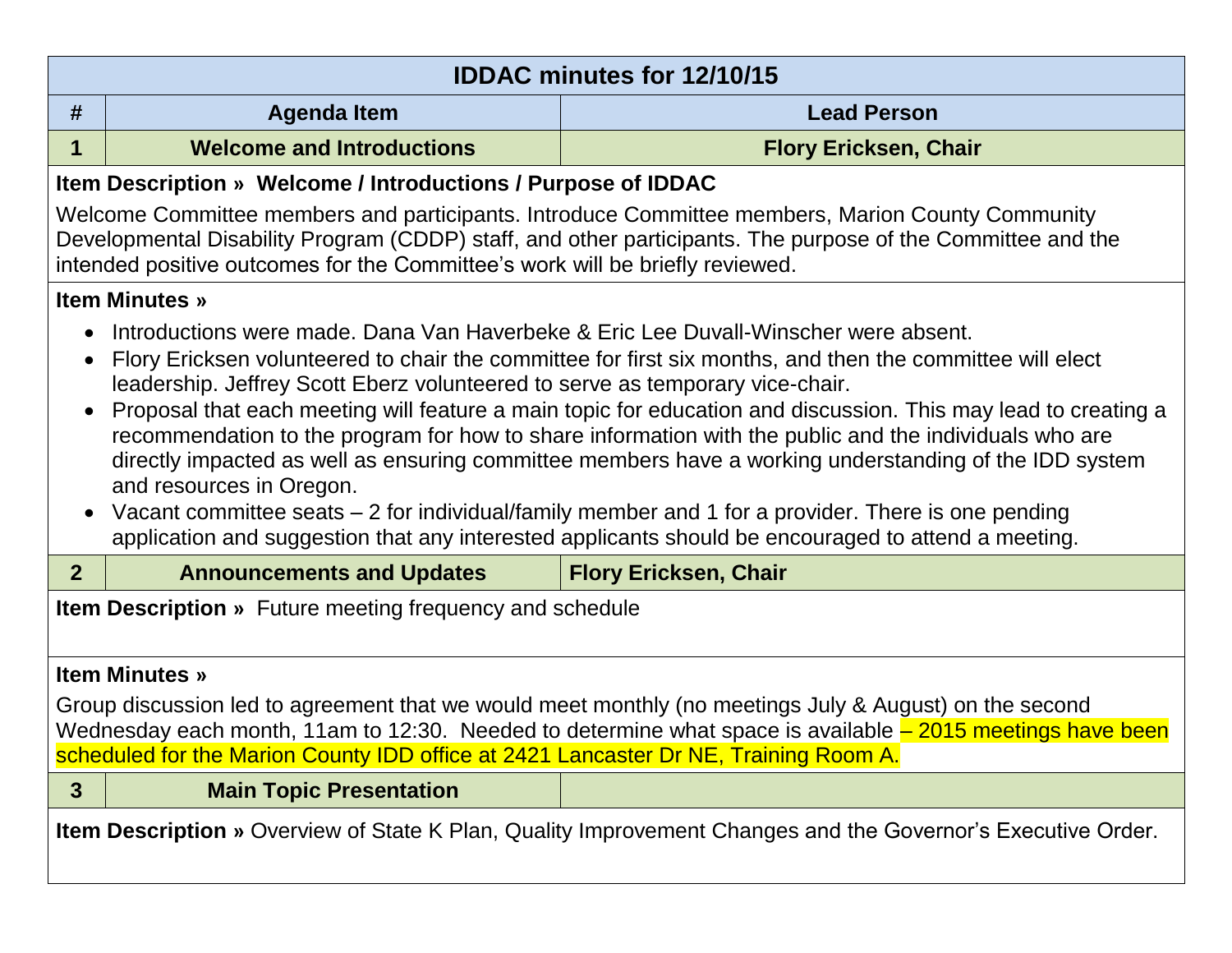#### **Item Minutes »**

Kim Dullmeyer presented an overview of the IDD system. The system is in a state of transition that is creating new services and new challenges to case managers to ensure those services are being implemented correctly. The main three issues and solutions were discussed, along with a brief description of the "K-Plan" and it's requirements. Also discussed the quality improvement changes in the system and the Governor's Executive Order #13-04 which affects individuals with IDD, who want to work in the community. Following the general information there was a conversation about how these changes impact the services that are available to individuals with IDD and led to a discussion of what kinds of supports and information sharing might come from this committee.

- Question: concerning the notice of planned action, there was a question about the timelines when there is a termination. This may be a good topic for discussion at a future meeting. More information was requested and is attached to these minutes.
- Question: do committee members believe the general population knows about the changes?
	- $\circ$  David believes we need to get the information out
	- o Katie has been receiving K-Plan and Case management
	- o Scott is involved with Children's Intensive In-home Services (CIIS) and knows about K-Plan and how systems work.
	- $\circ$  Michelle is in the process of being referred to CIIS.
- Question: How do we get connected with families and individuals to be sure people know how to access services?
	- o David is trying to get help and organization to the legislature.
	- o Scott feels there should be a better resource out there for people to find services
	- o Dawn Alisa brought up ADRC, 411 and other resource guides that are available.
	- o Katie said that she used the internet to find her resources and felt that was fairly successful.

|                                                                                                                                                                                                                                     | $\circ$ rate said that site used the interfect to find the resources and felt that was failly successful. |  |  |  |
|-------------------------------------------------------------------------------------------------------------------------------------------------------------------------------------------------------------------------------------|-----------------------------------------------------------------------------------------------------------|--|--|--|
|                                                                                                                                                                                                                                     | <b>Main Topic Discussion</b>                                                                              |  |  |  |
| <b>Item Minutes</b> »                                                                                                                                                                                                               |                                                                                                           |  |  |  |
| Discussed the future plan for the monthly topic. There are two issues currently identified, eligibility criteria for case<br>management and other services; and the new ISP process that will be introduce in January and February. |                                                                                                           |  |  |  |
| 5                                                                                                                                                                                                                                   | <b>Main Topic Recommendations</b>                                                                         |  |  |  |
|                                                                                                                                                                                                                                     | <b>Item Minutes</b> »                                                                                     |  |  |  |

Committee decided to target "Eligibility" for the January topic and the "One ISP" for February.